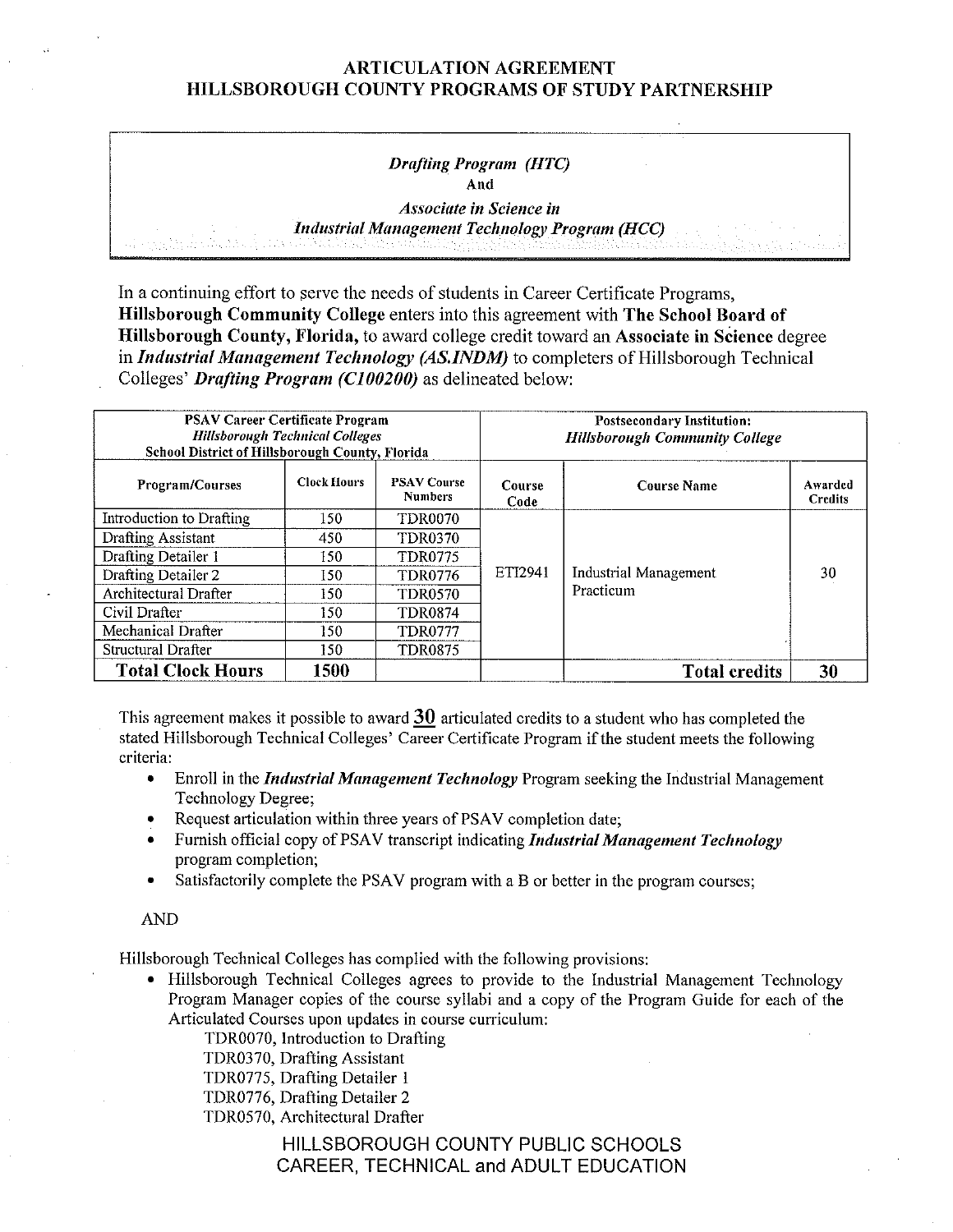# **ARTICULATION AGREEMENT HILLSBOROUGH COUNTY PROGRAMS OF STUDY PARTNERSHIP**

TDR0874, Civil Drafter TDR0777, Mechanical Drafter TDR0875, Structural Drafter

- Hillsborough Technical Colleges agree to meet the teaching objectives for each of the credited courses that Hillsborough Community College does for: ETI294 l, Industrial Management Practicum
- Hillsborough Technical Colleges agree to use the following textbooks for the Atticulated Courses and not to change textbooks without the prior written permission of the Industrial Management Technology Program Manager:

Technical Drawing for Engineering Communication, 7<sup>th</sup> ed., 9781285173016 Architectural Drafting and Design, 7<sup>th</sup> ed., 9781285165738 ASCENT Revit Architecture Fundamentals 2017, AS-RAR1701-FND1L ASCENT AutoCAD 3D, AS-Al33D-10-KT ASCENT Revit Structure Fundamentals, AS-RST1701-FND1IM-KT

The articulating agency will annually review the contents of the curriculum and the qualifications of teachers employed by Hillsborough County Public Schools. The purpose of the review is to verify that competencies are being taught and are equivalent to the postsecondary institution's course(s) which has been designated as equivalent and for which college credit is being offered.

This atticulation agreement for the 30 credit(s) toward the *Hillsborough Community College Industrial Management Technology Degree* is effective upon final signature of both institutions' representatives, and will be reviewed five years from this date. This agreement may be terminated by either party upon 60 days written notice.

Signatures below indicate endorsement and attestation of this agreement.

I hereby endorse the above articulation agreement

Fillsborough Community College<br>
I hereby endorse the above articulation ag<br>
By: **All All Deserves Addition**<br>
Betty Viamontes, Chair, Board of Trus

Betty Viamontes, Chair, Board of Trustees

I hereby attest the above articulation agreement:

By: Dr. Kenneth Afw President

By: *Lichard SM* Richard Senker, By: Tichang Colombia Richard Senker, VP of Academic Affair.<br>Date: 12219

APPROVED AS TO FORM & LEGALITY

HILLSBOROUGH COUNTY PUBLIC SCHOOLS Cht<6u, *0* • CAREER, TECHNICAL and ADULT EDUCATION

**Hillsborough Community College The School Board of Hillsborough County, Florida** 

By: **Date** *tf J-8* II? Date:---------------

 $By:$   $\frac{199}{966}$   $\frac{e}{2}a$ .

fakins, Superintendent

Date: **QCT** 1 5 2019

GENERAL COUNSEL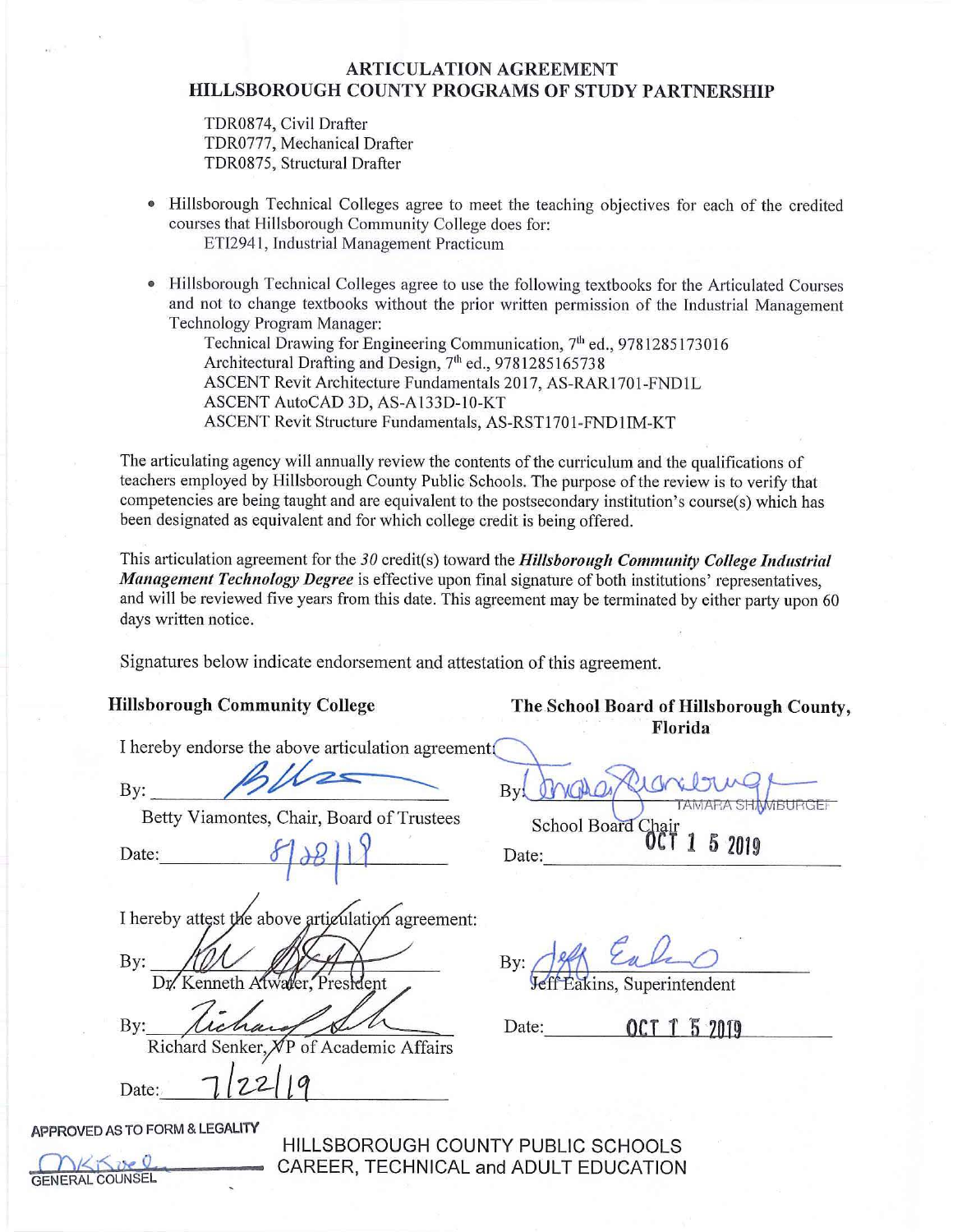# **lndusfry Certification/Credential/PSA V to AS Industrial Management Credit Articulation Identification Form**

**AS Degree Name:** Industrial Management Technology **CIP Number:** 1652020501

# **Industry Certification/Credential/PSAV: Drafting**

*(* 

 $\big($ 

 $\big($ 

**College Credit:** According to State of Florida's Curriculum Frameworks (<http://www.fldoe.org/academics/career-adult-ed>u/career-tech-edu/curriculum-frameworks/2017-18-frameworks/manufacturing.stml), the purpose of the AS Degree in Industrial Management Technology is to:

... offer a sequence of courses that provides coherent and rigorous content aligned with *challenging academic standards and relevant technical knowledge and skills needed to prepare for further education and careers in the manufacturing career cluster; provides technical skill proficiency, and includes competency-based applied learning that contributes to the academic knowledge, higher-order reasoning and problem-solving skills, work attitudes, general employability skills, technical skills, and occupation*specific skills, and knowledge of all aspects of the manufacturing career cluster.

The State Curriculum Framework goes on in the *Special Notes* section to state:

*Students may provide valid evidence oftechnical or industrial competencies as specified in the curriculum frameworks of an accredited postsecondary adult or postsecondary* vocational institution. Students may also provide valid evidence of acquired skills *through portfolios, documented work history, and registered apprenticeship programs that meet program outcomes as determined by the college.* 

Industrial elective credits may also be awarded based on the type of program, length of *program, certifications or licenses awarded under articulation agreements between PSAV* program schools and/or industrial/technical license articulation agreements.

Industrial elective credits may also be satisfied by the completion of special courses and *certificate programs offered by the college specified in the elective section ofthe college 's degree plan.* 

The purpose of this form is to document the validation of acceptable forms of evidence of the students' *technical or industrial competencies* and/or *acquired skills* that meet program outcomes.

The number of college credits awarded by the articulation agreement is determined by HCC faculty's assessment of the certification/credential/PSAV. A minimum of 30 clock hours of training or work experience will be required for every college credit awarded to a maximum of 30 credit hours. The 30 to 1 clock hour conversion is based on the guidelines for state reporting and FLDOE unit definition of a clock hour.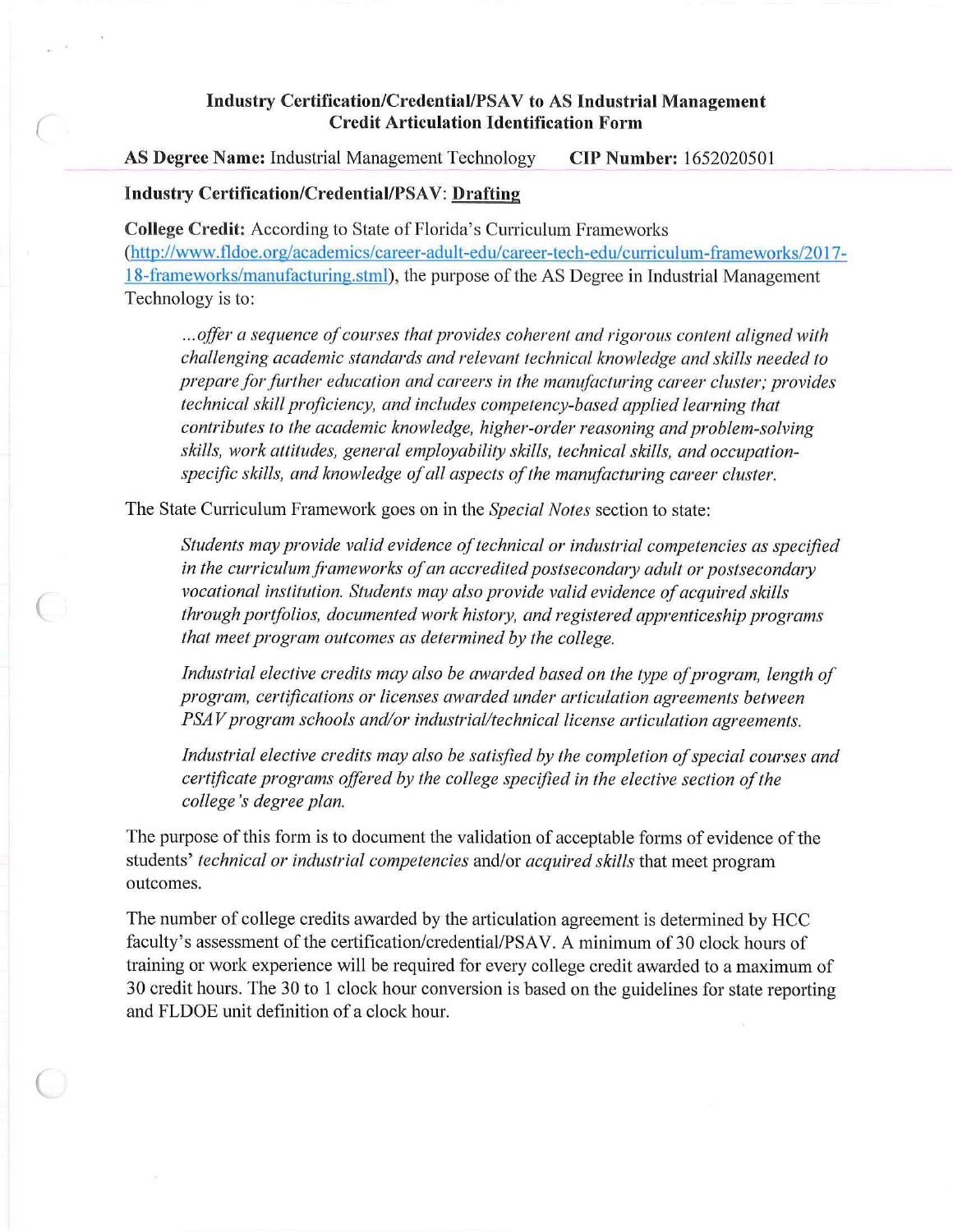Validation Mechanism: To be eligible for articulation, the student must show evidence of their current **Drafting** certification/credential and it must have been issued within three (3) years prior to their enrollment in the program.

**Rationale/Justification: Drafting** certification represents industry acknowledgement of technical skill attainment of competencies in the AS in Industrial Management Technology program. HCC faculty reviewed the following:

| $\times$ State Curriculum Frameworks |
|--------------------------------------|
| $\mathbf{V}$ and $\mathbf{V}$        |

*L* Course Syllabi

 $\sim$  $\vec{p}$ 

Course Exams

X Course Scope and Sequence

*.){\_* Textbooks/Course Materials

Other

- - -------- --- - - - - ----- The **Drafting** certification/credential will serve as equivalent substitutions for the HCC courses identified below.

| Post-Secondary Adult Vocational/Apprenticeship/Corporate<br><b>Training Program</b> |                       |                                         |                | <b>Post-Secondary Institution:</b><br><b>Hillsborough Community College</b> |                     |  |
|-------------------------------------------------------------------------------------|-----------------------|-----------------------------------------|----------------|-----------------------------------------------------------------------------|---------------------|--|
| Program/Courses                                                                     | Clock<br><b>Hours</b> | <b>PSAV</b><br>Course<br><b>Numbers</b> | Course<br>Code | <b>Course Name</b>                                                          | Awarde<br>d Credits |  |
| Introduction to Drafting                                                            | 150                   | <b>TDR0070</b>                          | ETI<br>2941    | Industrial Many tracticum                                                   | 30                  |  |
| <b>Drafting Assistant</b>                                                           | 450                   | <b>TDR0370</b>                          |                |                                                                             |                     |  |
| Drafting Detailer 1                                                                 | 150                   | <b>TDR0075</b>                          |                |                                                                             |                     |  |
| <b>Drafting Detailer 2</b>                                                          | 150                   | <b>TDR0076</b>                          |                |                                                                             |                     |  |
| <b>Architectural Drafter</b>                                                        | 150                   | <b>TDR0570</b>                          |                |                                                                             |                     |  |
| Civil Drafter                                                                       | 150                   | <b>TDR0874</b>                          |                |                                                                             |                     |  |
| <b>Mechanical Drafter</b>                                                           | 150                   | <b>TDR0777</b>                          |                |                                                                             |                     |  |
| <b>Structural Drafter</b>                                                           | 150                   | <b>TDR0875</b>                          |                |                                                                             |                     |  |
| <b>Total Clock Hours</b>                                                            | 1500                  |                                         |                | <b>Total credits</b>                                                        | 30                  |  |

Total Credits Awarded for the courses listed above is  $\frac{30}{20}$